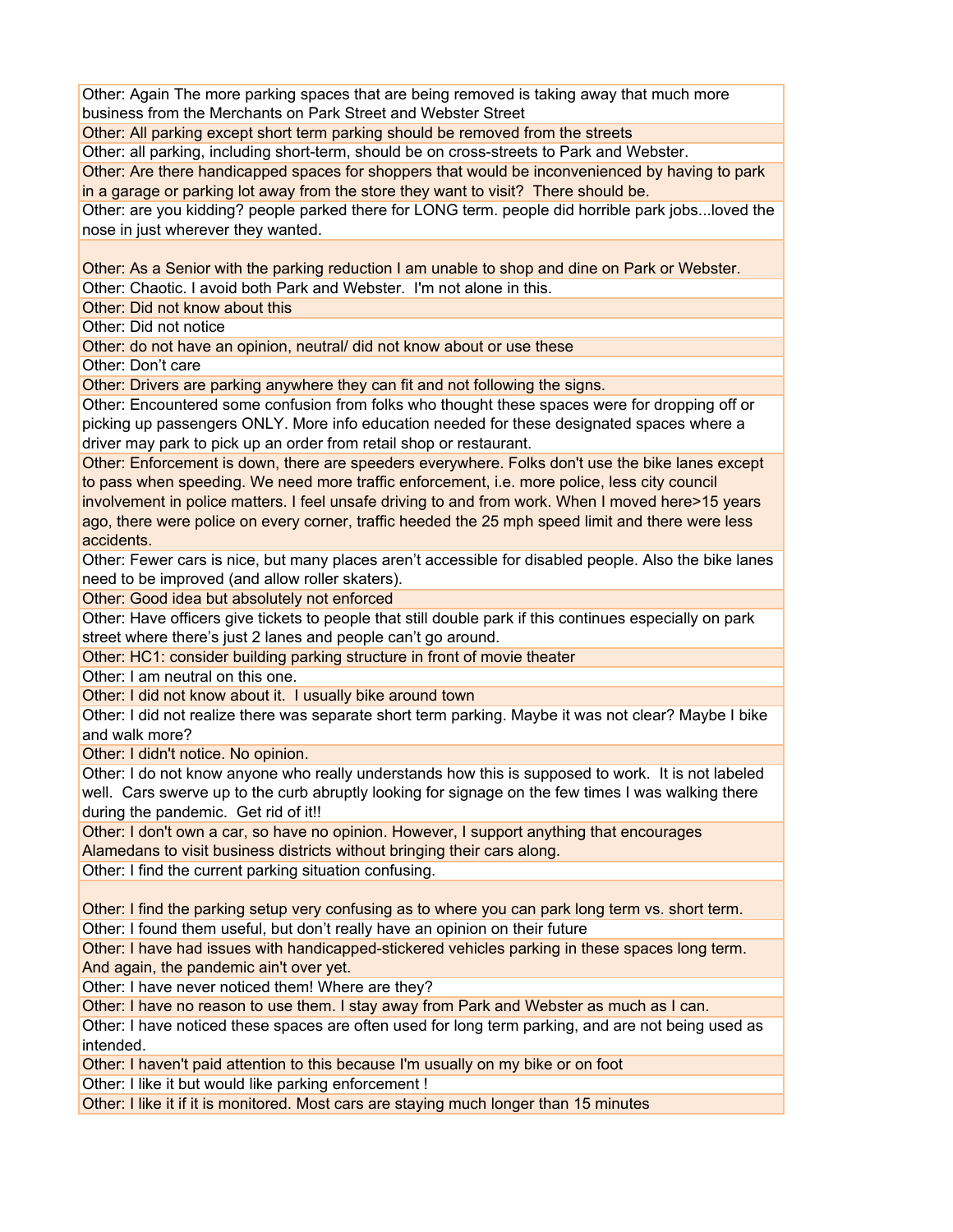Other: I like it. short term makes more sense for these corridors, especially since there are multiple parking lots very near by Park street. If they remain some need more enforcement or clearer no parking indications.

Other: I never drive on these streets

Other: I see cars parked there for much longer than the posted limitation. If the city continues the program, there should be active enforcement and ticketing.

Other: I see some cars not using them as short term but parking there long term which defeats the purpose

Other: I still couldn't park by Garden Cleaners on Webster when I needed to. I guess because Uber drivers and Grub Hub delivery people hog the spots.

Other: I support it as long as it is actually enforced by parking officers. It frustrates people even more when people don't get tickets and will just park there all day

Other: I think it is a good change for these busy streets BUT longer-term parking signage should be clearer and right now the parking on Webster is very confusing. The signage and lines need to be fixed to be consistent and clear.

Other: I think its an eyesore and dangerous and takes up spots for regular patrons!

Other: I think it's very important to have these spaces for delivery drivers especially. Unfortunately there are still people who are double parking in these areas, making a two lane street not work well. Other: I think parking shouldn't be in the busy pedestrian areas for safety

Other: I think the short term parking should be increased to 30 minutes

Other: I think there should be exceptions when Farmers Market is happening. Even before the changes it was hard to find parking, now it's worse.

Other: I was and am confused about how the short-term parking is supposed to work. It seemed complicated to me to try to park between a bike lane or parklet on one side and one lane of impatient drivers on the other. I never attempted it.

Other: I would like to see the short-term parking turned into more parklets and not devoted to cars Other: I would love if park st where there is the short term parking was closed to all cars…allowing more seating, pop ups, etc. The area would be so much better for families than the car ridden/loud music/tire squealing place it is now.

Other: I'm not actually aware of this

Other: I'm not sure I know what these are so no opinion

Other: I'd prefer park St be pedestrian only and shut off completely to cars.

Other: If we keep the parklets I support retaining some spaces for temporary parking. It is very difficult to pick up takeout in non-covid times too so having 5-10 minute parking in areas will keep cars moving.

Other: If you do offer short term parking it should be managed and people should be ticketed if they stay longer than the time limit.

Other: is anyone enforcing the time limit? time to either eliminate it and/or enforce parking laws Other: Is there any way that we could build additional parking garages close to Park and Webster? People do need to park their cars, and there are limited spaces on the side streets. Plus a garage would allow for more existing parking to become short-term or designated handicap. Right now we have a problem with people double parking on Central Ave near Park St, especially near the Starbucks, which is dangerous to other cars, bikes, and pedestrians. Maybe that parking lot next to the bank could be built up into a garage? Are there other nearby lots that could possibly become garages?

Other: It favors some businesses while taking away parking from other businesses. Win some. Lose some. Unfair!

Other: It is what allows access for handicapped folks who need street parking as they are not restricted to 15 minutes!

Other: It seems like some spots are still used for long term parking and it doesn't seem to make it easier to park on Park street. I think there should be a mix of 2h and drop off parking.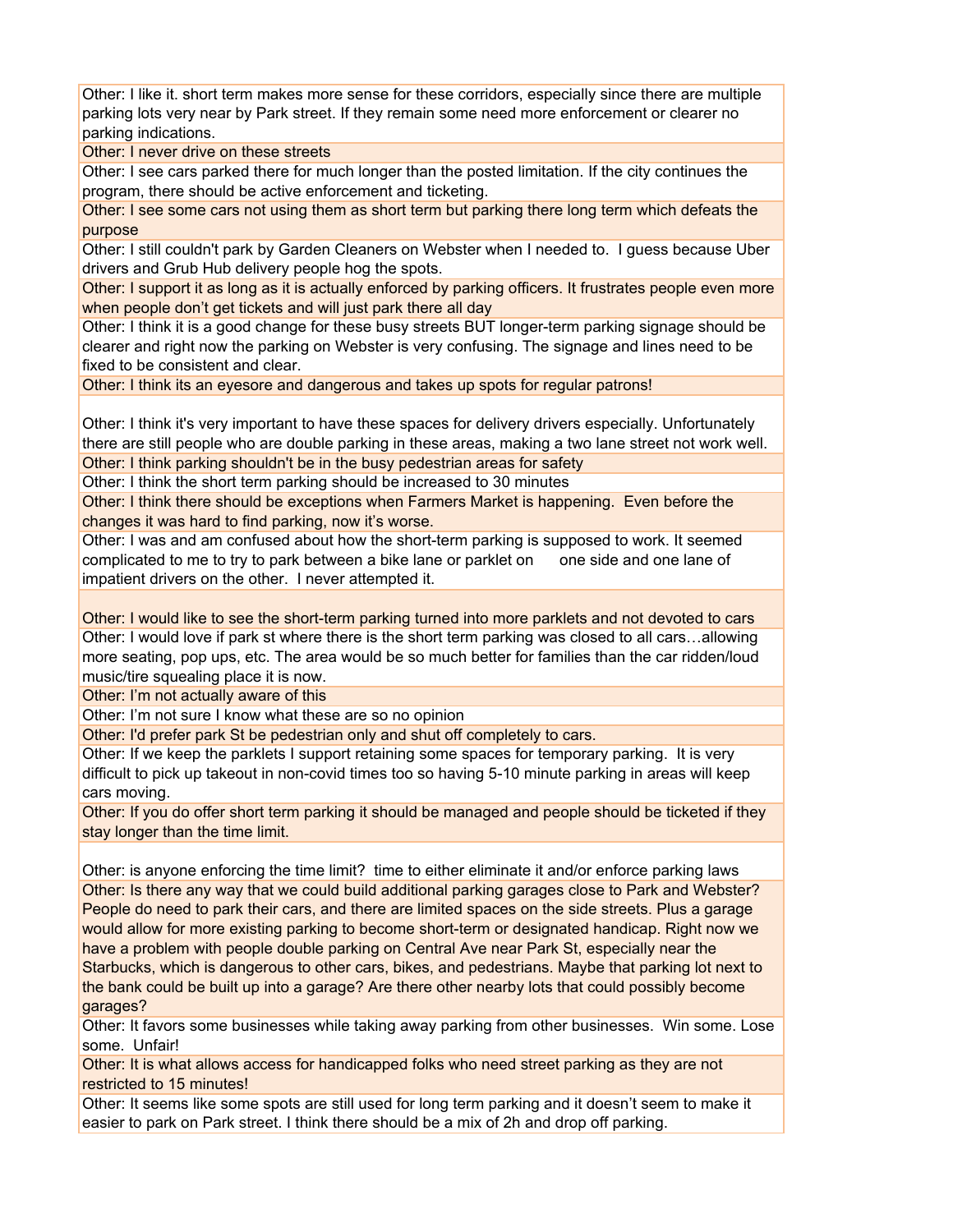Other: It should 100% be removed and feels unsafe to the diners on the side of the road.

Other: It should be converted to metered parking.

Other: It was a terrible idea and unorganized. Restaurants did what they wanted to do with no instructions

Other: It was good but it seems the short term parking is too many spaces... can probably be reduced significantly and return the other spaces to 2 hours.

Other: It was horrible in the pandemic and definitely doesn't make sense now.

Other: it was never only used for pickups!

Other: It was never used for short term parking and people misused it. Causing more double parking than ever and improper parking in no parking zones. People like uber eats were doing uturns in the middle of the street causing traffic and almost causing accidents.

Other: It would be easier to have this located off of park st.

Other: It would have worked a lot better if there was actual enforcement. I have never seen any enforcement and much of the traffic on Park/Webster is from people driving around in circles looking for parking.

Other: It's great but isn't enforced

Other: It's a complete disaster, remove it.

Other: It's confusing in that it's not clear where you can park short term.

Other: It's fine, IF there's enough space to accommodate protected bike lanes and short-term parking. Prioritize clean efficient movement on the street, not car stopping. You get what you build for.

Other: It's okay, but it tends to create double parking in dangerous areas on the Street.

Other: It's really helpful for quick jaunts. I get the idea that our parking enforcement is non-existant anyway, so I'm not sure if it matters. People don't usually pay meters on Park. We massively undercharge for Park/Webster street parking though, considering that there's a giant parking garage next to Park. Front door street parking should either be more expensive, or more time limited. Put in permits for residential parking to mitigate.

Other: I've noticed that if the short term parking is full, cars will stop mid-travel lane, turn off their car and go inside to pickup their food, etc. Not cool. Where are the cops when you need them? If you say something to the driver then you're at risk of getting bullied or beat up. No common courtesey. Other: Keep it to discourage merchant owners from using it as long term space.

Other: Make the short-term parking live parking and have the stores deliver to the cars. Cars without the driver should be towed immediately.

Other: Make them safe bike lanes

Other: Many peopleJust park there for long stretches

Other: More enforcement is needed.

Other: most people did not limit their parking to 15 minutes.

Other: My husband and I rarely found a space to use for drop off or pick up since the vehicles that were in them were parked there for more than 15 minutes.

Other: N/a

Other: Need to enforce upon those that violate.

Other: needs to be balanced approach

Other: Never really worked. Saw a lot of cars parked in those spaces for long term.

Other: No body paid any attentiono to "short term" designated parking. People had to park... So they did, wherever they could in the city's ill concieved scheem.

Other: No longer needed.

Other: No one on Webster uses it as short term parking. People have run over the bollards and park there for hours, creating dangerous driving obstacles.

Other: no opinion

Other: Nobody pays attention to that restriction. People park in the short term parking and pickup spots as if they are unrestricted long term parking. And I think that's fine. They should because there are very few places to park.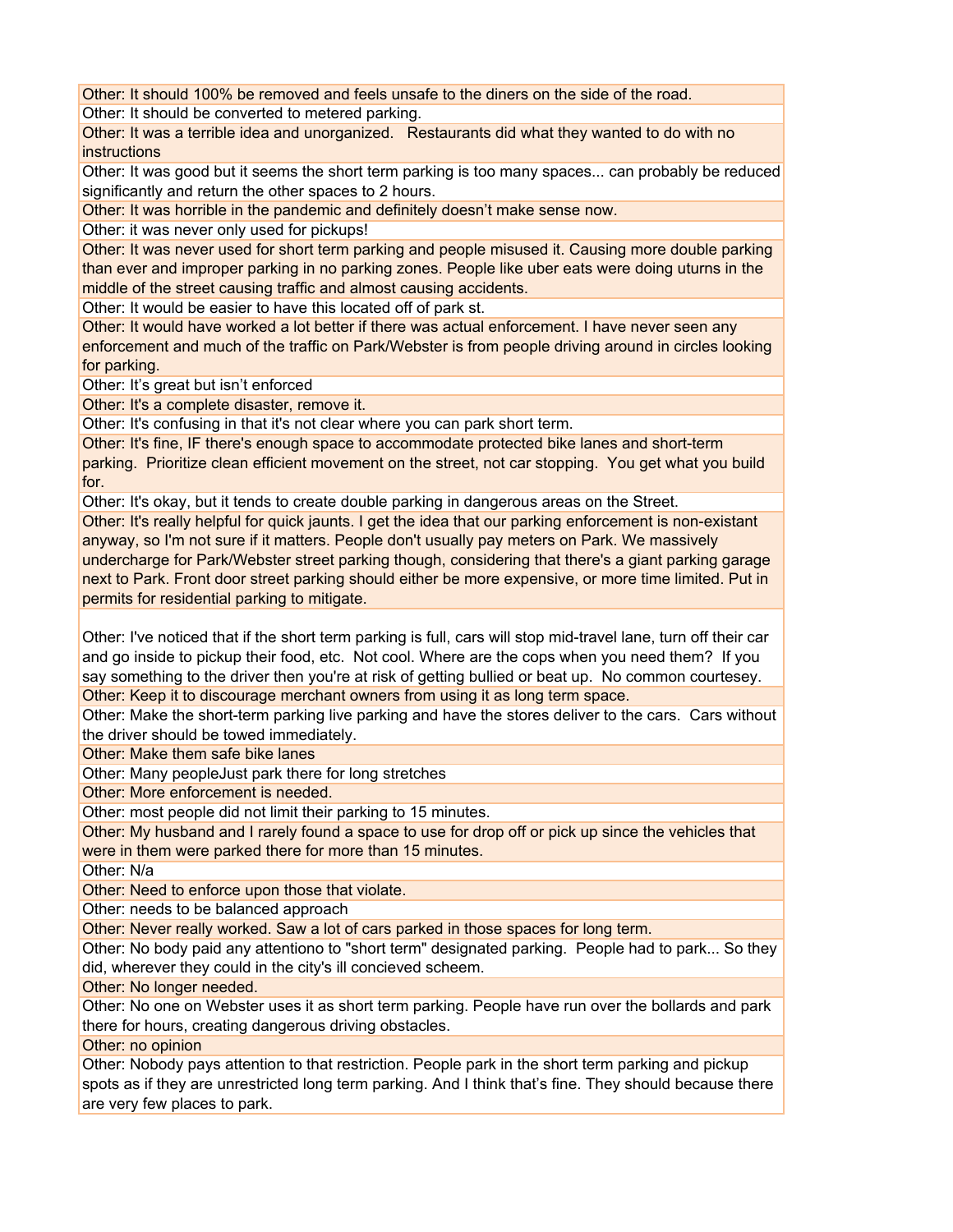Other: Not all of the striping makes sense. You see people improvising parking spaces, and frankly they're often quite reasonable. We could fit in a few more than is currently striped.

Other: Not aware of this/don't drive

Other: Not helpful for anyone with disabilities who wanted or wants to do business in Alamefa. Parking is too far away from the stores and drop off/pickup is not useful in most cases.

Other: Not sure. I don't really use and find parking with the cones challenging.

Other: Not used as short term parking for most people. They park long term just as before. Return the street to the way it was before.

Other: Offer free parking somewhere else. Promote walking, biking.

Other: On Park st it took too much space away from traffic. I'd prefer no parking and better flow of traffic.

Other: One spot for wheelchair parking/access?

Other: Only if the restriction is enforced

Other: Parking is a huge waste of precious land in our business corridors. Why have ST parking without any enforcement. Double and illegal parking is still a mess. Parking in crosswalks and daylighted intersections is rampant.

Other: Parking was already limited before and people still park in them longer than supposed to anyways.

Other: people abuse it...park for more than drop off/pick up

Other: People don't use it for sort term

Other: People still park where they shouldn't and double park which creates a safety issue

Other: People would park illegally into the cross walks due to limited spaces, park long term and added to issues with bicycles passing or block bike lanes entirely.

Other: please consider counting usage. make a decision based on real usage

Other: Please enforce time limits.

Other: Please make sure it is enforced... but please also consider where long-term parking right by businesses can be. It is much harder to park for the long term than it was. MUCH! And don't forget that some disabled people need to be able to drive themselves and park right outside a business.

Other: Please make the spots clearly marked.

Other: Remove all the parking and make more space for parklets

Other: REMOVE IT. Remove the striping maze, the ugly white cones. Stop uglifying Alameda

Other: Removed, or maybe less spots. Just one or two per block. They aren't monitored so they don't do much good anyways.

Other: Short term parking is used for long term parking (and even then is not sufficient, as cars park in additional areas). We need more parking like the CVS parking lot imo

Other: Short term parking seems very logical when eating indoors still is so risky. I really like this option right now but once things settle back to normal I think it is important to let people park for longer so they caneat and shop.

Other: Short term spots need signs reminding drivers to watch for bikes, since those drivers are always in a hurry and at risk of running over someone

Other: short term? that's a joke. People park there period. It's not enforced.

Other: Short-term parking helps promote the businesses' ability to offer take-out and pickup, which enables them to serve far more customers than they could otherwise.

Other: Should have allowed them at parking bulbs.

Other: Some of them were confusing as sometimes it lacks clear marking that is dedicated to the short term parking

Other: Some should be turned into 2 hour handicapped parking.

Other: The amount of food delivery cars waiting causes unnecessary congestion and safety hazzards.

Other: The drivers of uber eats, etc park illegally to pick up and make unsafe turns/U turns. Not sure these are really working